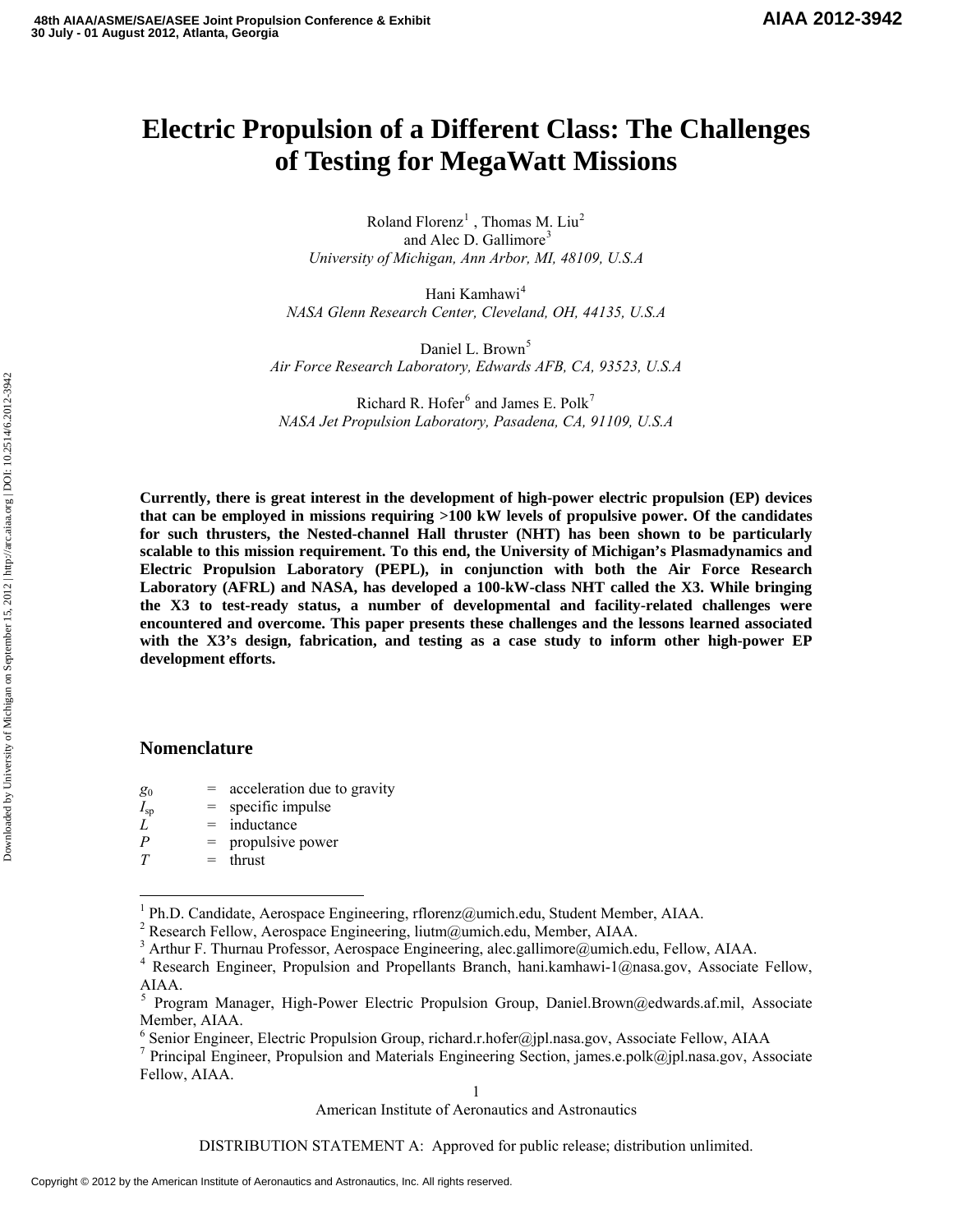| T/P   | $=$ thrust-to-power                                    |
|-------|--------------------------------------------------------|
| $V_L$ | $=$ voltage of an inductor                             |
| n     | $=$ thruster efficiency                                |
| dI/dt | $=$ time derivative of the current through an inductor |

## **I. Introduction**

Currently in the United States and Europe, there is increasing government and commercial interest in electric propulsion (EP) for high-power applications (i.e., from  $\sim$ 100kW to  $\sim$ 1MW). In order to meet this demand in the near term, there are a number of mature technologies that can be leveraged to design and build devices that can process the power levels required. One such configuration that is available is the Nested-channel Hall thruster (NHT). This technology, which has been observed to be suitable for high-power operation,<sup>[1](#page-12-0)</sup> is based on the mature single-channel Hall-effect thruster and boasts increased thrust-topower  $(T/P)$  with increased power and specific impulse  $(I_{\rm SD})$  throttling ranges.

With this in mind, the Plasmadynamics and Electric Propulsion Laboratory (PEPL) at the University of Michigan, in conjunction with both the Air Force Research Laboratory (AFRL) and NASA, has developed a 100kW class NHT. The challenges encountered in developing such a thruster and selecting a facility that can test it are relevant to the cases of other high-power EP devices such as magnetoplasmadynamic thrusters (MPDTs) pulsed inductive thrusters (PITs), and field reversed configuration thrusters (FRCs). The testing of high-power, low-*I*sp thrusters introduces a unique set of problems ranging from coping with high propellant throughput to ensuring that sufficient electrical power is delivered to the thruster in a way that does not introduce extra operational concerns (e.g., voltage oscillations in the discharge due to the inductance of long feeder lines).

The remainder of this paper is organized as follows. In Section II, we motivate the design, fabrication, and ground testing of high-power EP devices. In Section III, we expound on the selection process for highpower Hall thrusters and the challenges associated with them. We discuss the facility issues associated with high-power thruster operation in Section IV, using the experiences gained from developing the facility capabilities necessary to operate the X3 100-kW-class NHT. Section V presents the testing of the X3 as a benchmark for future high-power thruster platforms. Finally, in Section VI we summarize the merits of high-power thrusters, the challenges that are likely to be encountered in their ground testing, and possible mitigation strategies.

#### **II. Motivation**

<span id="page-1-0"></span>In recent years, there has been a steadily building interest in developing high-power EP devices.<sup>[2](#page-12-1)-[4](#page-12-1)</sup> Such systems (~100 kW to ~1 MW) have been flagged as a high-priority technology per the 2012 *NASA Space Technology Roadmaps and Priorities[5](#page-12-1)* . Recently, a NASA Solar Electric Propulsion (SEP) Demonstration Mission Concept Studies broad agency announcement (NNC11ZMA017K) awarded contracts for teams to conduct concept and mission studies of advancing key in-space propulsion concepts for a 300-kW SEP transport vehicle.<sup>[6](#page-12-1)</sup> The European Union, meanwhile, has been funding the HiPER (High-power Electric propulsion: Roadmap for the future) project to lay the groundwork for Europe's future space transportation and exploration needs.<sup>[7](#page-12-1)</sup>

Future space missions with large impulse needs favor the use of EP, whose larger specific impulses  $(I_{\rm sn})$ relative to chemical propulsion reduces required propellant mass for a given mission, thereby boosting payload mass or reducing launch costs. In an EP system, the  $I<sub>sp</sub>$  and thrust *T* are related to the thruster's electrical power input *P* by

$$
P = (g_0 I_{sp} T)/(2 \eta) \tag{1}
$$

where  $g_0$  is the gravitational constant at Earth's surface and  $\eta$  is the thruster efficiency in converting

2

American Institute of Aeronautics and Astronautics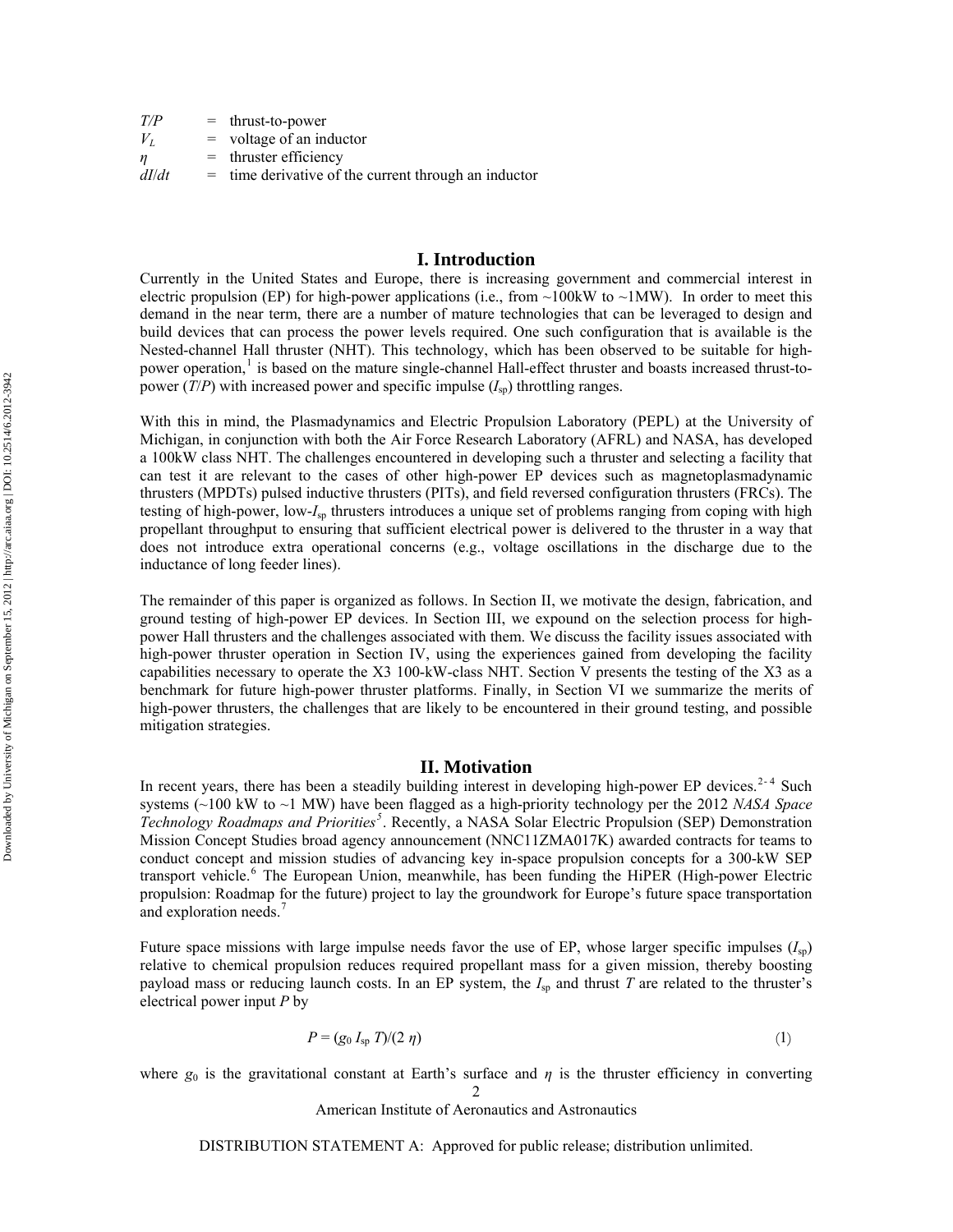electrical power to directed kinetic power. Time-critical missions, such as manned spaceflight<sup>[8](#page-12-1)</sup>, require short flight times (i.e., high thrust) and thus drive EP requirements toward high-power.

Example missions enabled by high-power EP include the following:

- Cargo tugs cycling between Low Earth Orbit (LEO) and High Earth Orbit for on-station deployment of satellites<sup>[9](#page-12-1)</sup> (e.g., in Geosynchronous Earth Orbit, GEO) or to support lunar and martian exploration missions<sup>[10](#page-12-1)</sup>
- Heliocentric orbit transfer vehicles to Near Earth Objects (NEO)<sup>[11](#page-12-1)</sup> and Mars<sup>[12](#page-12-1)-[15](#page-12-1)</sup>
- Solar system exploration missions, such as the Jupiter Icy Moons Orbiter<sup>[16](#page-12-1)</sup> envisioned under Project Prometheus
- International Space Station orbit re-boost to provide drag makeup in  $LEO<sup>17</sup>$  $LEO<sup>17</sup>$  $LEO<sup>17</sup>$
- Orbital power beaming systems<sup>[18](#page-12-1)</sup> that require drag makeup in LEO or transfer to higher-energy orbits

These missions in the hundreds of kW range are possible due to advancements in photovoltaic arrays<sup>[19](#page-12-1)</sup> (e.g., Boeing's FAST arrays<sup>[20](#page-12-1)</sup>) and solar concentrators. Missions requiring even higher power levels would likely need to make use of low specific power nuclear reactors.<sup>2</sup>

These trends in space power for Earth-centric missions are also helping to drive U.S. Air Force interests in high-power EP. The on-board power for technologies including radar, lasers, and LIDAR could be exploited for high-power propulsion, thereby enhancing spacecraft maneuverability and payload capability. The U.S. Air Force has invested in high-power plasma propulsion research and development through the University of Michigan/Air Force Center of Excellence in Electric Propulsion (MACEEP)<sup>[22](#page-12-1)</sup>, through which the dual-channel X2 proof-of-concept Nested Hall Thruster<sup>[23](#page-12-1)</sup> (NHT), the three-channel X3 NHT<sup>[24](#page-12-1)</sup>, and the Electrodeless Lorentz Force  $(ELF)^{25}$  $(ELF)^{25}$  $(ELF)^{25}$  thruster are being developed.

#### **III. High-power Hall thruster selection and challenges**

There are a number of EP thruster concepts that operate in the range of powers called for by MW class missions. The main contenders are MPDTs<sup>[26](#page-12-1)</sup>, PITs<sup>[27](#page-12-1)</sup>, FRCs, and high power Hall thrusters.

#### *Selection*

<span id="page-2-0"></span>The appeal of Hall thrusters as compared to other EP flight systems stems from its overall high efficiency (>50%), high *T/P*, and long and successful flight heritage. High-power Hall thruster technology has been demonstrated to power levels of 100 kW, specific impulses ranging from 1,000 to 5,000 s,  $\eta$  > 60%, and *T/P* reaching into the mid-90 mN/kW.<sup>[28](#page-12-1)-[33](#page-12-1)</sup> Additionally, there have been great strides over the past decade, not to just understand the lifetime of SOA Hall thrusters but to develop new Hall thruster techniques that greatly improve the lifetime of the devices beyond the current SOA of 10,000+ hours.<sup>31,33-</sup>

<sup>[36](#page-12-1)</sup> Indeed, system optimization studies have suggested that high-power single-channel (50-100 kW) and high-power (200-500 kW) NHTs appear sufficient to support 1-5 MW-class missions for the next several decades.<sup>[37](#page-12-1)</sup> One of the many advantages of using high-power NHTs for such MW class missions is the substantial footprint savings that can be had when compared to current flight model 4 kW hall thrusters or 50 kW single channel hall thrusters, as illustrated in **[Figure](#page-3-0)** 1 below.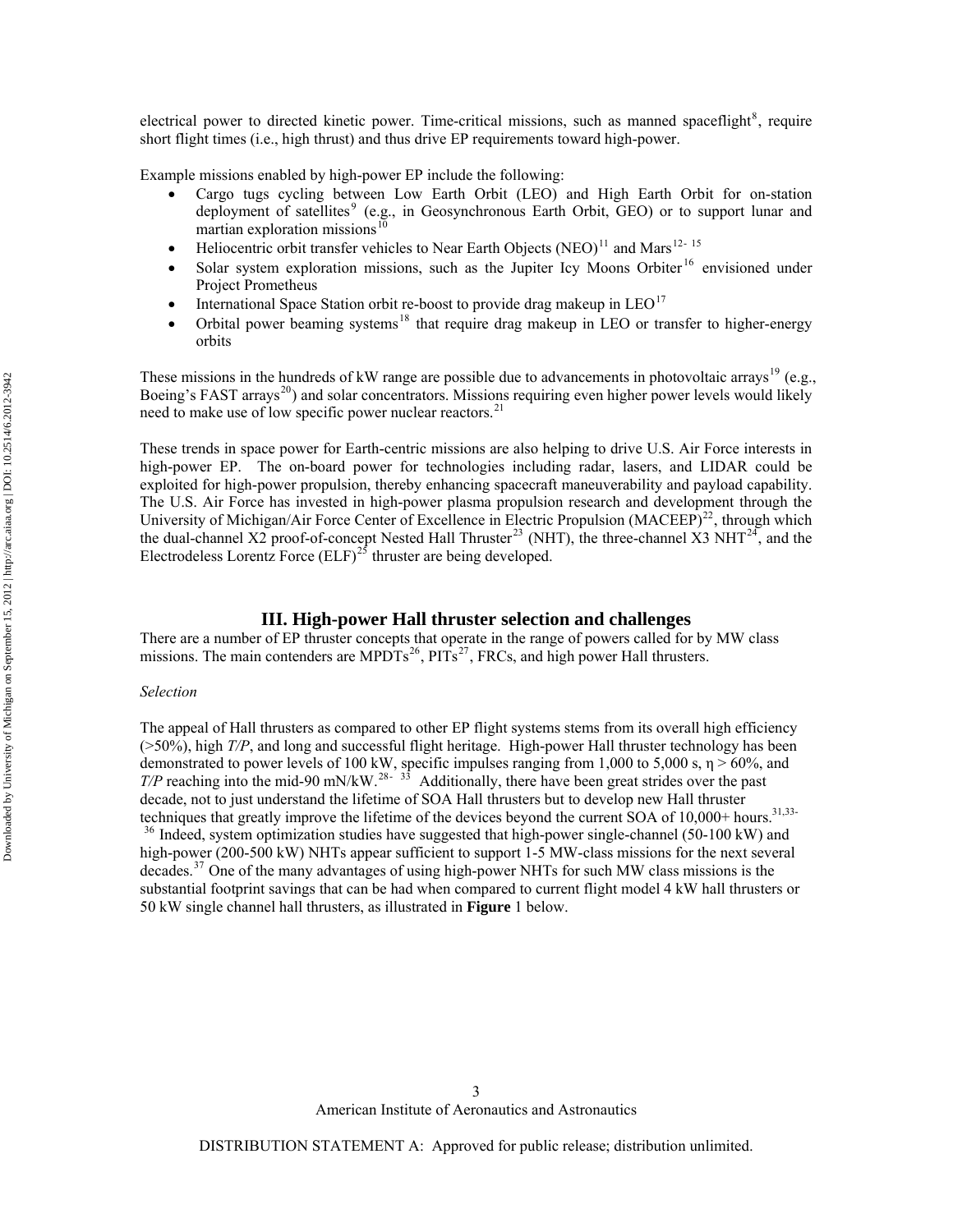

**Figure 1. The Antares spacecraft from the television show Defying Gravity on the right, and the scaled versions of various thruster solutions for 2-MW of propulsion power: (8) 250-kW NHTs, (40) 50-kW HETs, (500) 4-kW HET's.** 

<span id="page-3-0"></span>Another benefit of the NHT concept is a greater throttling range with improved thruster efficiency over that range. SOA Hall thrusters have demonstrated throttling ranges up to 20 to 1. However, as a Hall thruster discharge power is decreased the efficiency of the device decreases as well. The improvement that a NHT provides is the ability to operate each of the discharge channels separately at improved thruster efficiency [\(Figure 2\)](#page-3-1). The ability to operate each of the NHT channels separately will not increase complexity of the thruster system since propellant to each of the channels will be controlled by its own proportional flow controller while the power for the NHT is provided be a single power processing unit (PPU). Any of the seven possible configurations of the X3 [\(Figure 2](#page-3-1)) could be run off of a single PPU if desired, a key functionality of NHT's demonstrated in the work of Liang.<sup>[38](#page-12-1)</sup> A further advantage of the NHT concept, from a spacecraft integration perspective, is that it only requires one gimbal, where an equivalent cluster configuration could require anywhere from 4-50 gimbals to accomplish the same propulsive goals (see **[Figure](#page-3-0)** 1).

| Maximum Exit Area<br>(Low ISP—High T/P | <b>ISP Range</b><br>$(1400s - 3200s)$ | Medium Exit Area<br>(Mid ISP | <b>ISP Range</b><br>$(2000s - 3600s)$ | Minimum Exit Area<br>(High ISP) | <b>ISP Range</b><br>$(2000s - 4600s)$ |
|----------------------------------------|---------------------------------------|------------------------------|---------------------------------------|---------------------------------|---------------------------------------|
| operation)                             | <b>Power Range</b>                    | operation)                   | <b>Power Range</b>                    | Operation)                      | <b>Power Range</b>                    |
|                                        | 30 kW-240 kW                          |                              | 20 kW-170 kW                          |                                 | 10 kW-140 kW                          |
|                                        |                                       |                              | 15 kW-120 kW                          |                                 | 5 kW-90 kW                            |
|                                        |                                       |                              | 10 kW-80kW                            |                                 | 1 kW-50 kW                            |

<span id="page-3-1"></span>**Figure 2. Illustration of seven possible channel configurations for the X3 100-kW class NHT. Channels utilized are highlighted in color (red- tri-channel mode, green- dual channel mode, bluesingle channel mode). Power ranges showing the capability of each configuration are given, highlighting redundancy inherent in NHT concept via the overlapping power ranges.** 

> $\Delta$ American Institute of Aeronautics and Astronautics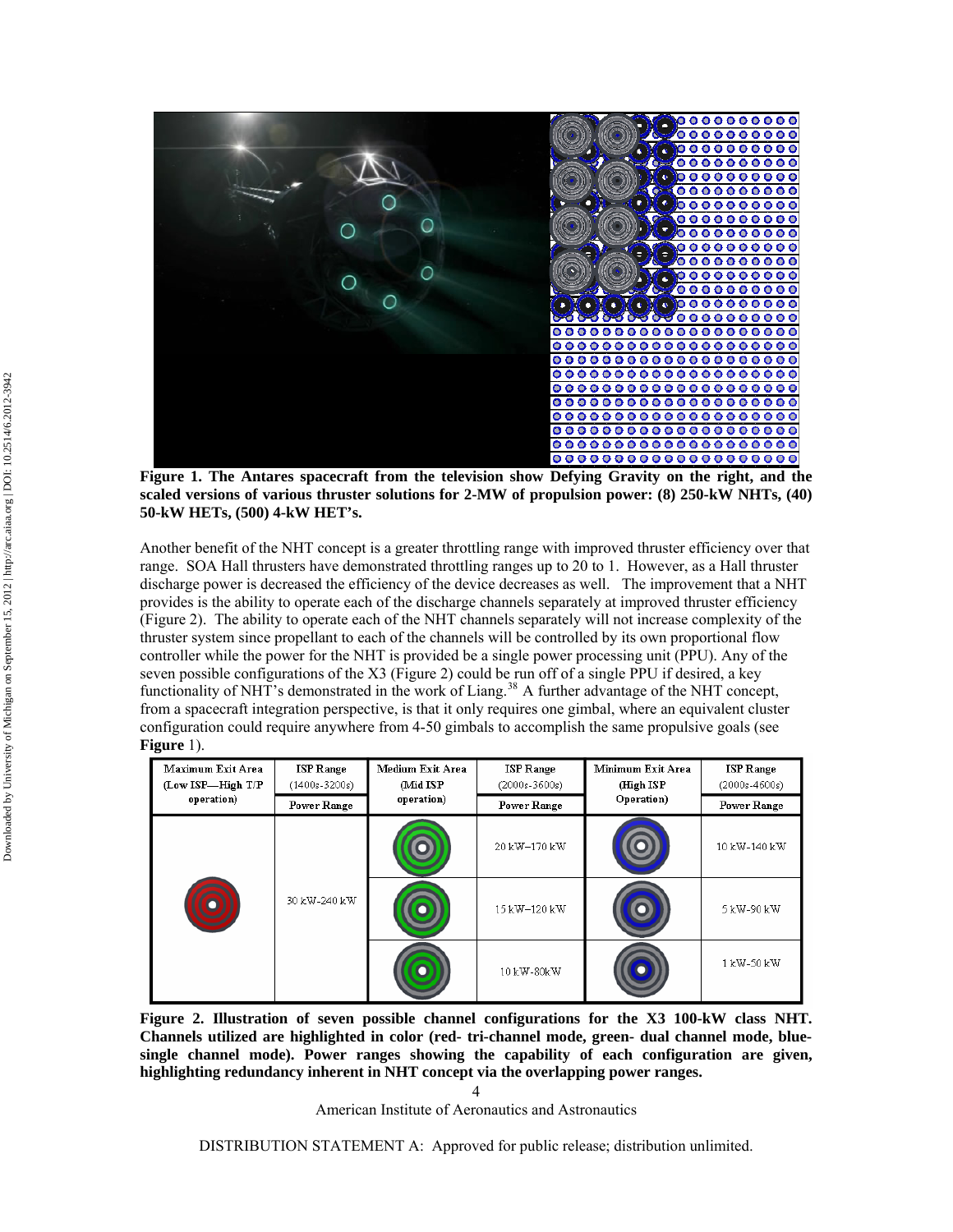## *Challenges*

The development of a Hall thruster that can process several hundreds of kilowatts of discharge power presents a number of unique challenges that thrusters of a smaller scale simply do not encounter. Such challenges range from physical manufacturing restrictions to the modeling of phenomena that are normally taken for granted.

The sheer physical size of the X3 NHT makes fabrication a non-trivial task. The step from 50 kW to hundreds of kilowatts introduces nearly a factor of two increase in thruster diameter (i.e., on the order of 1 m), stressing the limits of affordable commercial manufacturing. In addition to procuring the appropriately sized stock materials, machine shops with the right pairing of skills and machinery to accomplish the fabrication of the thruster also had to be found. Despite being primarily fabricated in the industrial Midwestern United States, a number of specialty shops across the entire country had to be engaged to make the X3 project possible.

In most previous Hall thrusters, thermal modeling essentially consisted of using rule-of-thumb, back-ofthe-envelope calculations to account for the heat loads present in the thruster. It is essential, however, when dealing with this entirely different scale of thruster that sufficient finite-element modeling be undertaken to ensure proper material selection and part spacing. A further benefit to undertaking thermal modeling is that it allows for *a priori* knowledge of the best locations to place thermocouples on and within the thruster. From a practical setup standpoint, this allows one to be as efficient as possible during the thruster's physical assembly while eliminating superfluous electrical connections.

For the X3, a 250 A cathode is required to span the full range of thruster operations. To give a sense of scale, a center-mounted 250 A cathode is akin to putting a  $\overline{BPT-4000}^{39}$  $\overline{BPT-4000}^{39}$  $\overline{BPT-4000}^{39}$  4kW HET in a space that is half its size. For more details on the issues surrounding high current cathodes, the authors refer the reader to Dr. Dan Goebel's IEPC 2011 paper.<sup>[40](#page-12-1)</sup>

# **IV. Facility Selection and Preparation**

*Facility Size and Pumping* 

High T/P thruster testing requires high propellant throughput. This reality necessitates the careful survey and selection of appropriate test facilities to ensure that they have 1) sufficient pumping speed to maintain desired operating pressures and 2) adequate size to mitigate facility effects and pressure gradients in the chamber. [Table 1](#page-4-0) below shows a survey of all the major vacuum chambers in the United States as well as two European chambers that fall into the same general class of large facilities.

<span id="page-4-0"></span>

| Table 1. Listing of all large vacuum test facilities in the US and two comparable European facilities, |  |  |  |  |  |
|--------------------------------------------------------------------------------------------------------|--|--|--|--|--|
| including size and pumping information.                                                                |  |  |  |  |  |

| <b>Facility</b>          | <b>Dimensions</b>                                                     | Air<br>Pumping*<br>Speed [l/s] | <b>Operating</b><br>Pressure**<br>[torr] | <b>Pump Type</b>       |
|--------------------------|-----------------------------------------------------------------------|--------------------------------|------------------------------------------|------------------------|
| <b>Domestic</b>          |                                                                       |                                |                                          |                        |
| PEPL LVTF <sup>41</sup>  | 20 ft diameter, 30 ft $_{520,000}$<br>long                            |                                | 2.68E-04                                 | Nude cryopumps         |
| GTech, VF1 <sup>42</sup> | 14 ft diameter, 22 ft $\begin{bmatrix} 600,000 \end{bmatrix}$<br>long |                                | 2.33E-04                                 | ODPs w/ baffles<br>*** |
| GTech, VF2               | 16 ft diameter, 30 ft $740,000$<br>long                               |                                | 1.90E-04                                 | Nude cryopumps         |
| GRC VF $5^{43}$          | 15 ft diameter, 60 ft $3,500,000$<br>long                             |                                | 3.99E-05                                 | Cryopanels             |
|                          |                                                                       | 250,000                        | 5.58E-04                                 | ODPs                   |
|                          |                                                                       |                                |                                          |                        |

American Institute of Aeronautics and Astronautics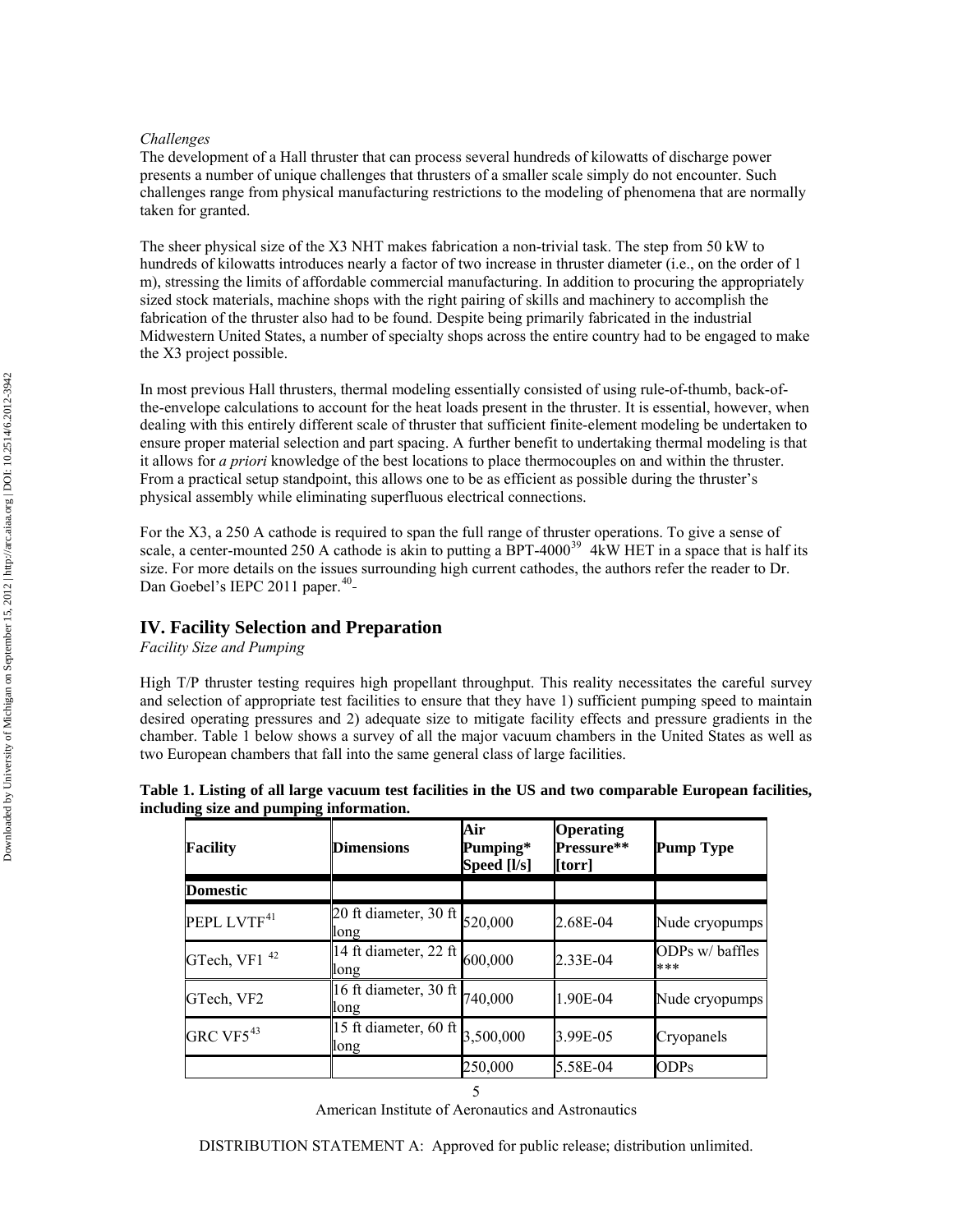| Plum Brook-SPF <sup>44</sup>             | 100 ft diameter, 122<br>ft high            | 1,300,000 | 1.07E-04 | Cryopumps                                        |
|------------------------------------------|--------------------------------------------|-----------|----------|--------------------------------------------------|
| Plum Brook-B2                            | 35 ft diameter, 55 ft<br>high              | 350,000   | 3.99E-04 | <b>ODPs</b>                                      |
| AEDC V12 $45$                            | 12 ft diameter, 35<br>feet high            | 4,200,000 | 3.32E-05 | Cryopanels and<br>cryopumps                      |
| AFRL, SPEF                               | 30 ft diameter                             | 690,000   | 2.01E-04 | ODPs and cold<br>traps                           |
| Boeing, XIPS<br>Qualification Facility   | 20 ft diameter, 40 ft<br>long              | 1,800,000 | 7.75E-05 | Cryotubs                                         |
| <b>International</b>                     |                                            |           |          |                                                  |
| ALTA, Italy, $IV10^{47}$                 | 20 ft diameter, 33 ft $_{710,000}$<br>long |           | 1.96E-04 | Dry, oil free:<br>scroll, turbo and<br>cryopumps |
| JUMBO, Giessen,<br>Germany <sup>48</sup> | 10 ft diameter, 20 ft<br>long              | 210,000   | 6.64E-04 | Cryopumps                                        |

-\*Conversion factor from pumping speed on air to pumping speed on xenon is ≈0.47, as reported values for pumping speed.

\*\* Operating pressure at flow rate for air of 10,000 sccm

\*\*\*ODP= oil diffusion pump

As can be seen from the table above, the vast majority of existing facilities are simply inadequate when it comes to testing a high-power thruster. This does not only apply to high power Hall devices. For the 250 kW power class of thruster, MPDTs are likely to be steady-state, applied field thrusters<sup>[49](#page-12-1)</sup>, suggesting that they would encounter the same testing complications as NHTs of the same power rating. Furthermore, even devices that achieve higher powers by use of a pulse-train discharge, such as FRCs, encounter this high throughput issue after the first few pulses following thruster ignition when they reach an operational mode akin to steady state.

Realizing that the pumping capacity of the Large Vacuum Test Facility (LVTF) at PEPL ( [Figure 3\)](#page-6-0) at 520,000 l/s on air makes it most suitable for initial checkout testing and characterization of the lower half of the X3's operating envelope, it was determined that another facility was needed for highpower evaluation of the thruster. NASA Glenn Research Center's Vacuum Facility 5 (VF5) [\(Figure 4\)](#page-6-1), with its increased pumping speed of 3,500,000 l/s on air, experienced staff, and close physical proximity to PEPL, make it the logical site for the high-power testing campaign. VF5 is well equipped to accommodate the testing of high-power Hall thrusters. In fact, the chamber has already seen the testing of several other high-power thrusters, including the TM-50, T-220, NASA-457M, NASA-400M, and NASA-457Mv2.<sup>28,29,31</sup> In truth, the only other facility in the nation that would be able to accommodate the high-power testing of the X3 is AEDC's V12.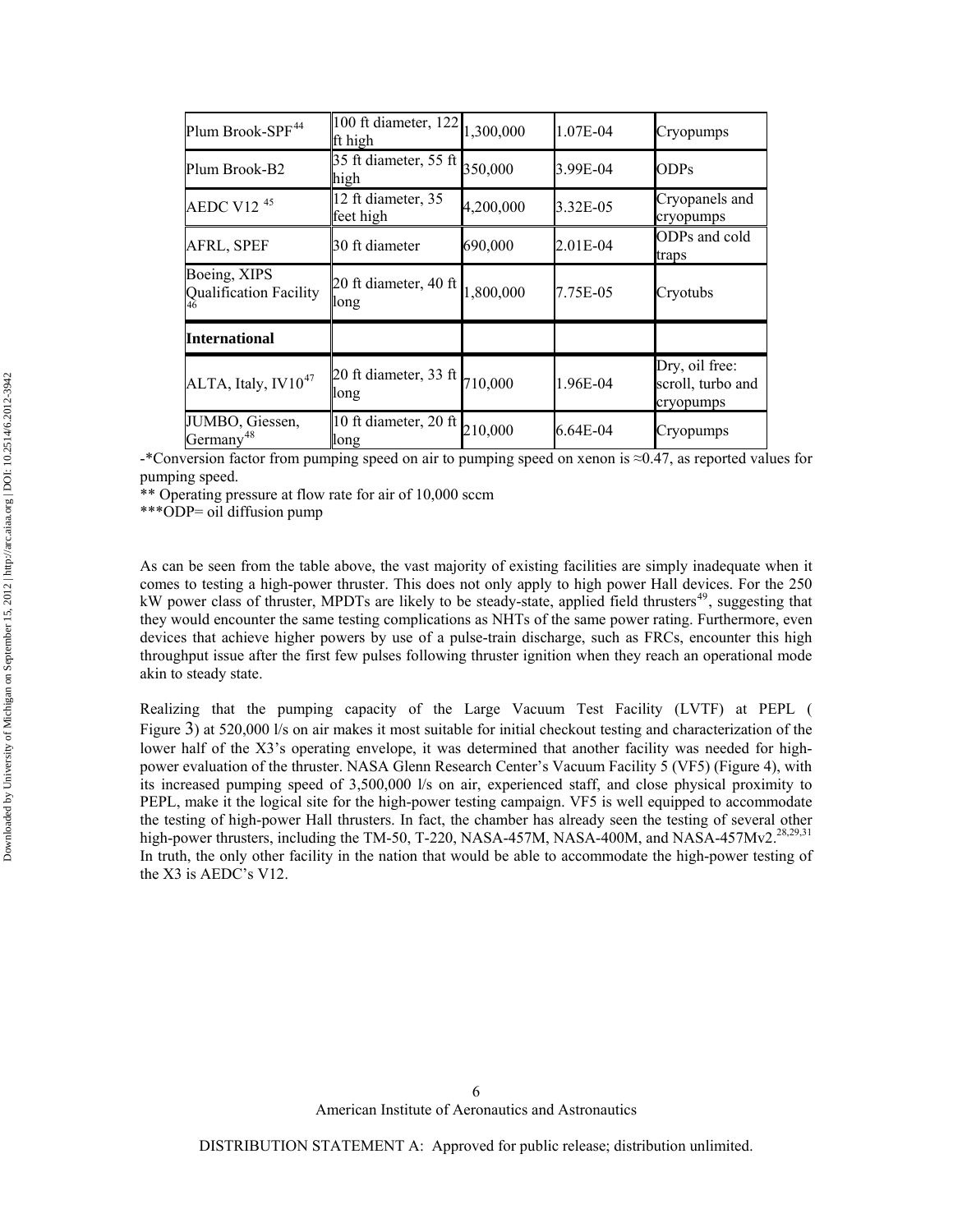

 **Figure 3. PEPL LVTF.**

**Figure 4. NASA GRC vacuum facility[.4](#page-1-0)** 

#### <span id="page-6-1"></span><span id="page-6-0"></span>*Electrical Infrastructure Considerations and Upgrades*

Preparing for the testing of a multi-hundred kilowatt thruster requires more than simply selecting a large enough facility with adequate pumping speed. It has been found that in the process of preparing the facilities for the testing of the X3, a number of upgrades to the electrical infrastructure was required.

A critical upgrade at PEPL has been the addition of >300A of 480VAC 3-phase mains power to accommodate two additional main DC output supplies. Any facility that would be selected for high-power testing would need to have this infrastructure element carefully evaluated. It has been found that while enough power may exist in aggregate, the existence of several hundred amps of 480VAC at a single power outlet is rare.

The high throughput required by these thrusters indicates a high discharge current on the order of hundreds of amps. The lines that will be used for the X3 have been specifically selected for operation at high current and voltage. By using wires of a large enough gauge that can also tolerate temperatures higher than the average wire (i.e., normally only 150  $^{\circ}$ C), we are able to limit the number of wires used to a physically practical number.

The fact that many Hall thrusters have shown breathing mode oscillations in the  $\sim$ 10 kHz range with amplitudes as high as the steady DC value of the discharge current has required further examination of the discharge lines beyond gauge and temperature considerations.<sup>[50](#page-12-1)</sup> When high currents are being delivered over long line lengths (e.g., >60A over ~30m), the voltage oscillations seen at the thruster become appreciable. Using the basic equation for the voltage across an inductor as related to the current through it,

$$
V_L = L \left( \frac{dI}{dt} \right) \tag{2}
$$

and with the knowledge that inductance increases with line length (reaching values in the uH range), one

7 American Institute of Aeronautics and Astronautics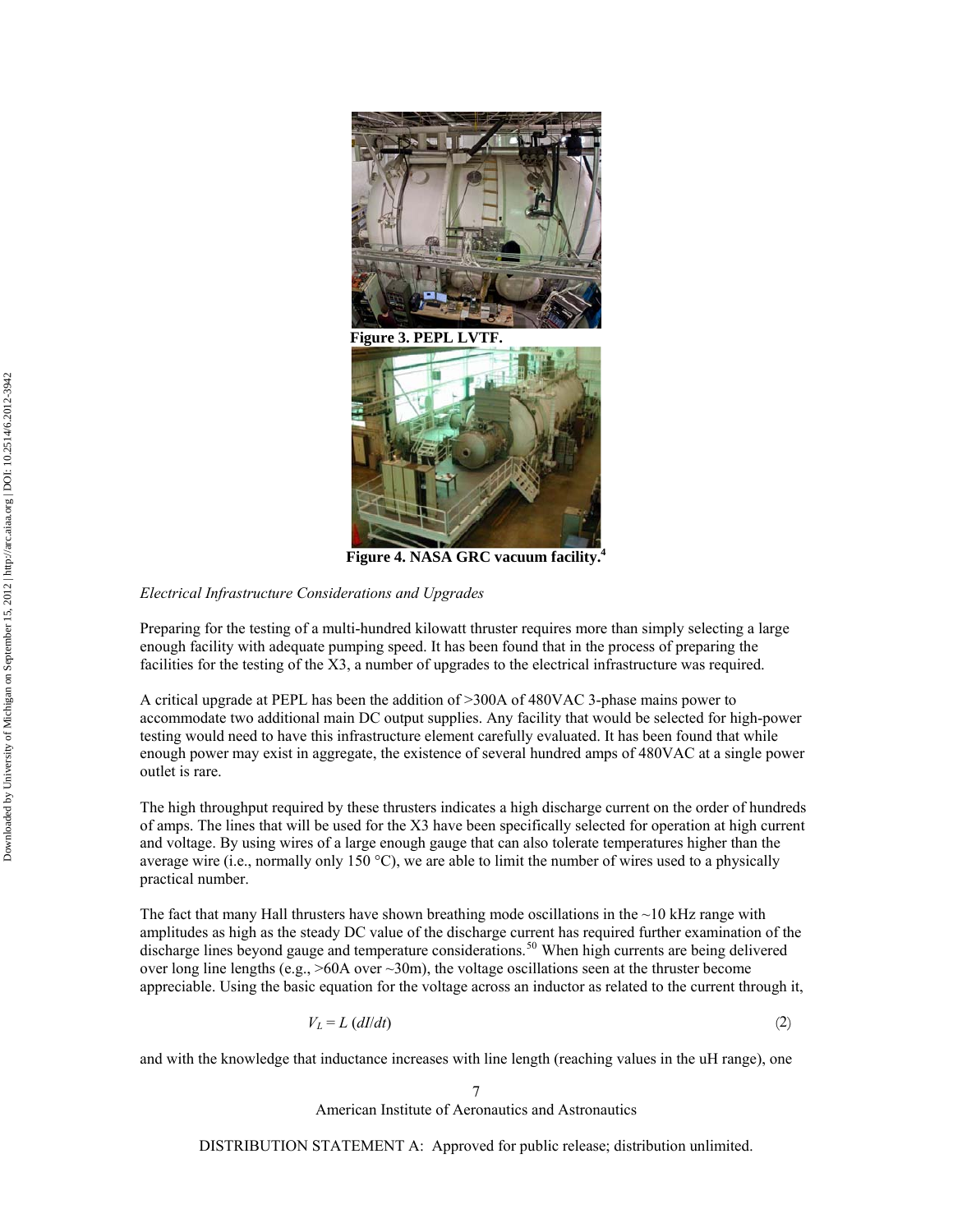can see that as more current is delivered over longer line lengths, these voltage oscillations do indeed get larger. In order to combat this line inductance problem, all discharge lines have been placed in grounded steel conduit. The use of this grounded conduit has duality of purpose: it 1) shields the discharge lines from background electromagnetic interference (EMI) and 2) reduces the inductance of the line by bringing the ground plane closer to the wire. Further, twisted pairs have been used wherever possible to further reduce inductance of the line (i.e., in this case, mutual inductance between the wires is the source of the line inductance).

## *Structural Considerations*

Due to the weight of the X3 thruster and ancillary connections, specialized fixtures for assembly and transportation are required. Table-top manipulation and installation relying solely on man-power are simply not practical nor safe. Fixtures rated to hold minimum loads of at least 700 lbs were selected to permit assembly and installation of the thruster while maintaining sufficient margin of safety.

#### *Gas/Thermal Load Considerations*

Most high pumping speeds are achieved through the use of some form of cryogenic pumping, as evidenced in [Table 1](#page-4-0) above. Operating at high throughputs introduces the concern of cryo-loading—the scenario where too much gas has accumulated on the cryogenic surface to allow it to effectively pump the chamber. Differential pumping coupled with flow diversion should be considered to help pumping restrictions, at least to the extent that it can reduce the pressure in the vicinity of the thruster.

From the perspective of thermal loading, with a thruster operating at several hundred kilowatts one can see greater than tens of kW of heat rejection from the thruster to the surroundings. This necessitates the question: how does one protect the sensitive electronics of the thrust stand from this heat load? Depending on the facility, this may necessitate the upgrading of the re-circulating chiller to be able to handle the higher heat loads. For example, a 5 kW capacity chiller is considered sufficient for the majority of NASA Glenn-style thrust stands that routinely test thrusters in the tens of kW range<sup>[51](#page-12-1)</sup>, but such a chiller would likely need to be swapped out for a higher capacity model in order to enable testing at and beyond the 100 kW operating point.

## **V. Testing the X3 as a benchmark for high-power thrusters**

As indicated above, the testing of the X3 100 kW class NHT will be split into two main phases: 1) a shakedown and low power testing phase at PEPL's LVTF and 2) a high-power testing phase at NASA GRC's VF5. [Table 2](#page-7-0) below summarizes the power ranges for each of the test campaigns:

<span id="page-7-0"></span>

#### **Table 2. X3 Test Plan**

The logic underlying the test plan is based on a stepped approach to testing the highest power Hall thruster known to date. First, a shakedown period will be undertaken using krypton as the propellant. The use of a cheaper propellant (i.e., krypton compared to xenon) to initially "burn in" the thruster and to determine possible failure modes is a method that is generally applicable to high-power thrusters. The next step is to undertake low power (i.e., up to  $\sim 65$  kW) testing on xenon. The purpose of this test phast is to obtain an understanding of how the thruster works (e.g., what magnet settings work best). The riskier high-power testing comes last after a basic understanding of how all three channels operate is obtained in the preceding low-power test phase.

In order to frame the testing of a new class of thruster, it is useful to have a projection of performance. The plot below ([Figure 5\)](#page-8-0) showcases expected performance of a 250 kW NHT based upon the performance of well characterized thrusters.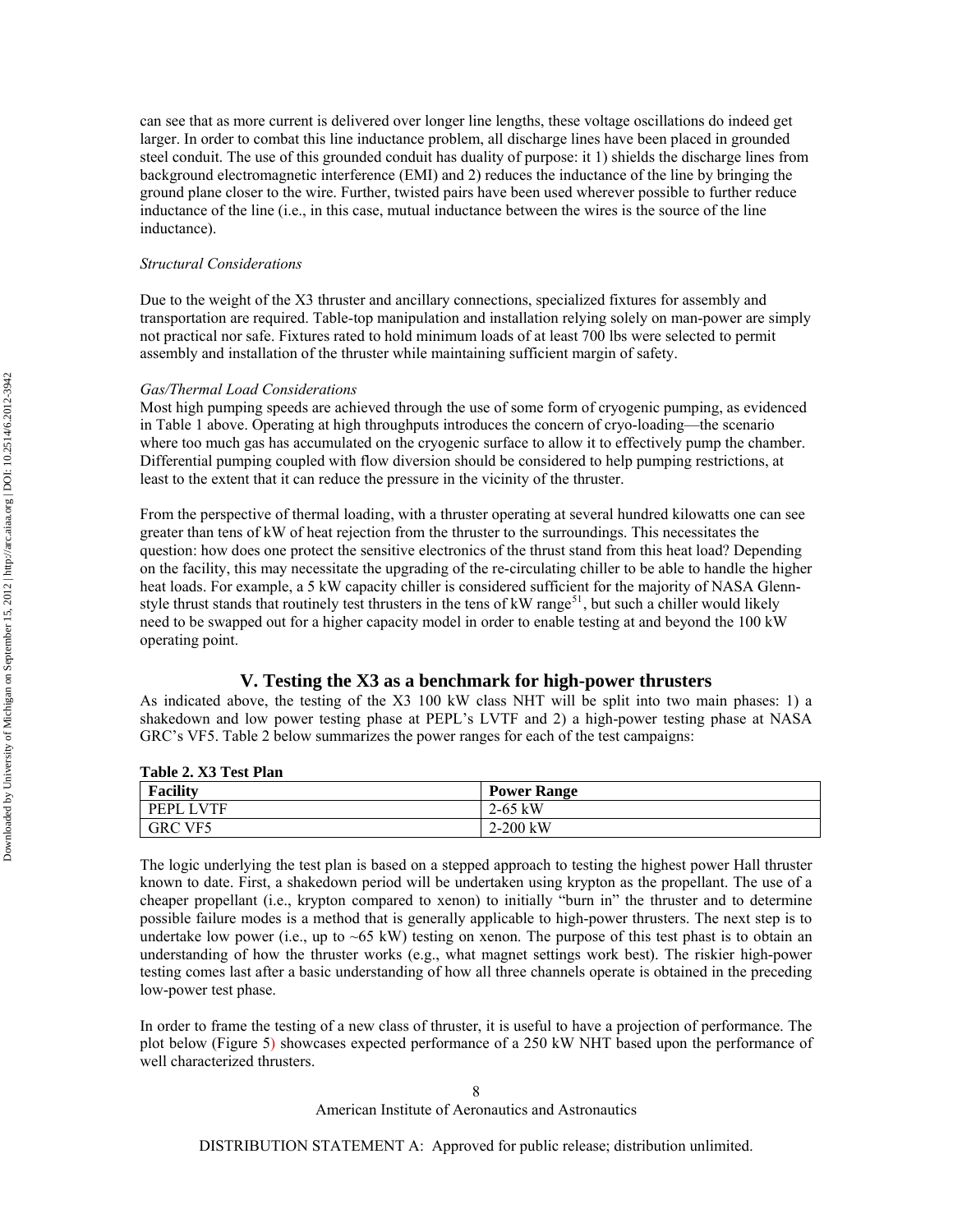

**Figure 5.** Projected Thrust vs discharge voltage for a 250 kW NHT alongside three known Hall thrusters: The NASA 457M v1, NASA 400M, the  $H6^{52}$  $H6^{52}$  $H6^{52}$ , and the BPT-4000.

## <span id="page-8-0"></span>**VI. Conclusion**

There is a clear and demonstrated desire for the development of propulsion devices of an entirely new class that can process hundreds of kWs of power, both for missions in the nearer term at those power level as well as a building block for future MW-level missions. The many unique challenges that have been encountered and overcome in the development of the X3 will pave the way for the further development of future thrusters.

Mitigation strategies have been developed to address testing limitations, some of which have already been implemented for the X3. Such strategies encompass the following:

-building and upgrading high-power facility infrastructure

-developing innovative pumping schemes (e.g., differential pumping or flow diversion) to address limited testing at elevated facility pressures or reduced duty cycles for pulsed systems

-propellant variation for higher pumping rates,

-advanced facility modeling and simulation to strategically locate pumps

-on-orbit testing platforms (i.e. no facility effects and flight qualification)

Benchmark thruster technology has been developed to enable missions that not only can reach hundreds of kWs but also MWs. In tandem with this thruster development, facility upgrades and test strategies must be employed in order to ensure the useful testing of this new class of electric propulsion.

#### **VII. Acknowledgements**

The authors would like to gratefully acknowledge the support of MACEEP, Dr. Mitat Birkan of AFOSR, Dr. James Hass of AFRL, Dr. Peter Peterson of the Aerojet Corporation, and Dr. George Soulas and Christopher Griffiths of the NASA GRC. Roland Florenz is funded by both the NASA-funded Michigan Space Grant Consortium and USAF-funded MACEEP.

American Institute of Aeronautics and Astronautics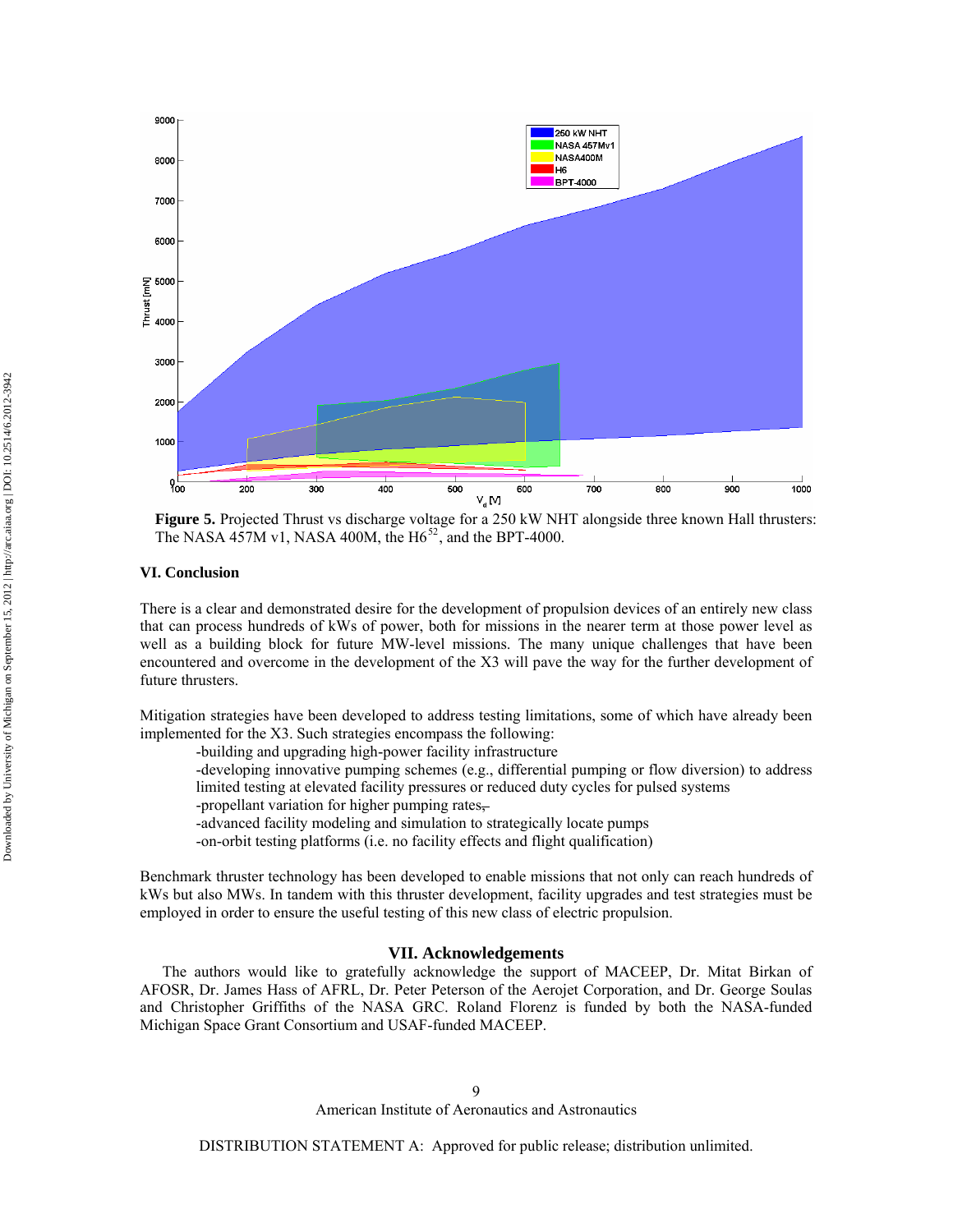## **VIII. References**

 $\overline{a}$ 

<sup>1</sup>Brown, D., Beal, B. and Haas, J., "Air Force Research Laboratory high-power electric propulsion technology development," *IEEE Aerospace Conference*, 2010, pp. 1-9.

<sup>2</sup> Jankovsky, R., Tverdokhlebov, S., and Manzella, D., "High-power Hall thrusters." AIAA-1999-2949, 35th AIAA/ASME/SAE/ASEE Joint Propulsion Conference and Exhibit, Loss Angeles, CA, June 20, 1999.

<sup>3</sup> Jacobson, David T., and Jankovsky, Robert S., "Performance evaluation of a 50 kW Hall thruster."" AIAA-1999-457, 37th Aerospace Sciences Meeting and Exhibit, Reno, NV, January 11, 1999.

<sup>4</sup> Jacobson, D., Manzella, D., Hofer, R., and Peterson, P., "NASA's 2004 Hall Thruster Program."" AIAA-2004-3600, 40th AIAA/ASME/SAE/ASEE Joint Propulsion Conference and Exhibit, Fort Lauderdale, Florida, July 11, 2004.

# 5 2012 *NASA Space Technology Roadmaps and Priorities*

<sup>6</sup> National Aeronautics and Space Administration, Glenn Research Center "Solar Electric Propulsion System Demonstration Mission Concept Studies,"" Broad Agency Announcement, BAA NNC11ZMA017K, June 21, 2011.

<sup>7</sup> C. Casaregola, G. Cesaretti, and M. Andrenucci, "HiPER: a Roadmap for Future Space Exploration with innovative Electric Propulsion Technologies," IEPC-2009-066.

<sup>8</sup> Strange, N., Landau, D., Polk, J., Brophy, J., and Mueller, J., "Solar Electric Propulsion for a Flexible Path of Human Exploration."" 61st International Astronautical Congress, 2010.

<sup>9</sup> Gulczinski, F. S., and Schilling, J. H. "Comparison of Orbit Transfer Vehicle Concepts Utilizing Mid-Term Power and Propulsion Options," International Electric Propulsion Conference, IEPC-03-022. Toulouse, France, 2003.

<sup>10</sup> Andrews, D. G., and Wetzel, E. D. "Solar Electric Space Tug to Support Moon and Mars Exploration Missions " Space 2005 Conference & Exhibit, AIAA-05-6739. AIAA, Long Beach, California, 2005.

<sup>11</sup> Brophy, J., Gershman, R., Strange, N., Landau, D., Merrill, R., and Kerslake, T., "300-kW Solar Electric Propulsion System Configuration for Human Exploration of Near-Earth Asteroids."" AIAA-2011- 5514, 47th AIAA/ASME/SAE/ASEE Joint Propulsion Conference and Exhibit, San Diego, California, July 31, 2011.

<sup>12</sup> Dankanich, J. W., Vondra, B., and Ilin, A. V. "Fast Transits to Mars Using Electric Propulsion," Joint Propulsion Conference, AIAA-10-6771. Nashville, Tennessee 2010.

<sup>13</sup> Strange, N., Merril, R., Landau, D., Drake, B., Brophy, J., and Hofer, R., "Human Missions to Phobos and Deimos Using Combined Chemical and Solar Electric Propulsion."" AIAA Paper 2009-5663, July, 2011.

<sup>14</sup> Donahue, B., "Solar Electric and Nuclear Thermal Propulsion Architectures for Human Mars Missions Beginning in 2033."" AIAA-2010-6819, 46th AIAA/ASME/SAE/ASEE Joint Propulsion Conference and Exhibit, Nashville, TN, July 25, 2010.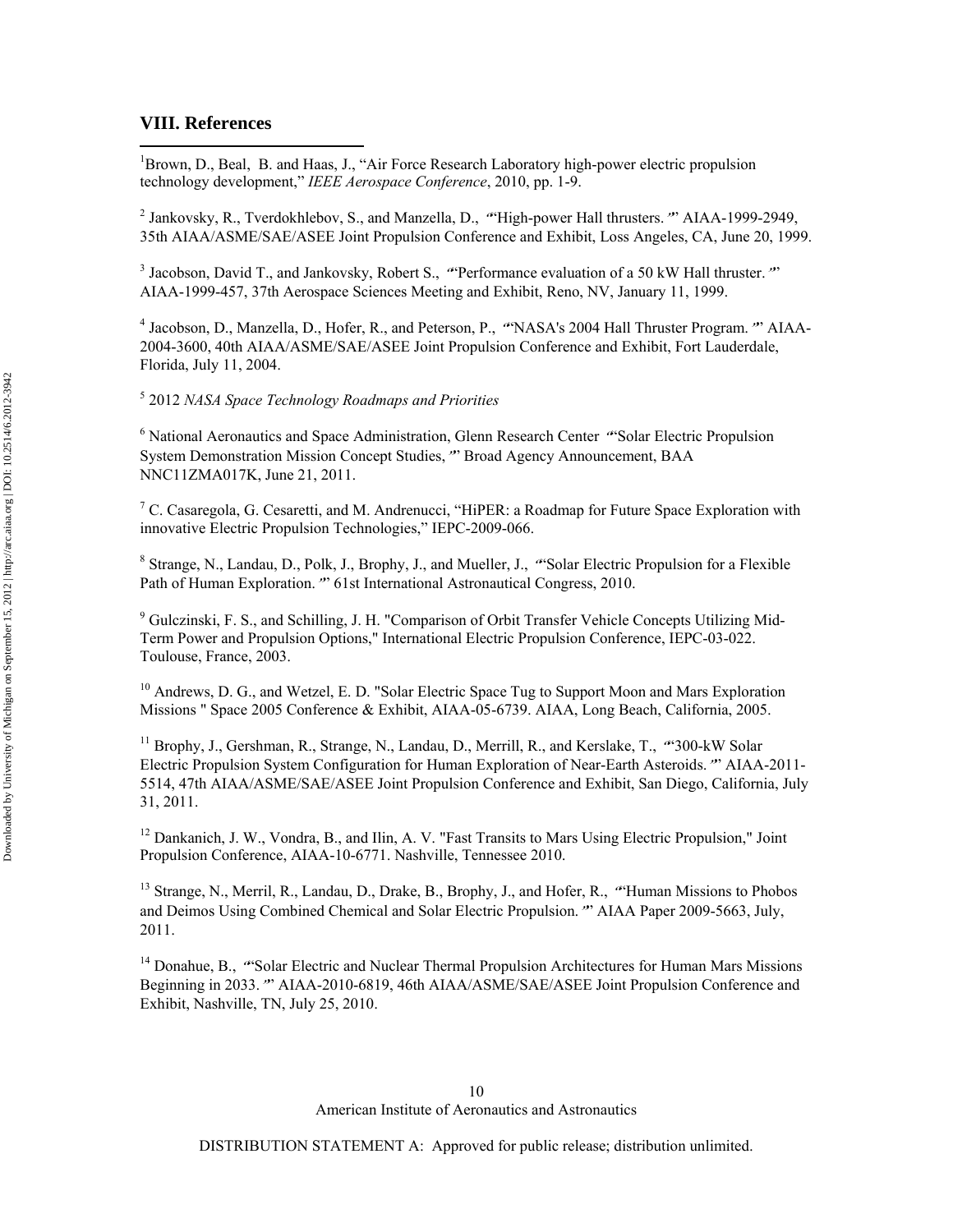<sup>15</sup> Frisbee, R., "Evaluation of High-power Solar Electric Propulsion Using Advanced Ion, Hall, MPD, and PIT Thrusters for Lunar and Mars Cargo Missions."" AIAA-2006-4465, 42nd AIAA/ASME/SAE/ASEE Joint Propulsion Conference and Exhibit, Sacramento, California, July 9, 2006.

<sup>16</sup> Randolph, T., Dougherty, R., Oleson, S., Fiehler, D., and Dipprey, N., "The Prometheus 1 Spacecraft Preliminary Electric Propulsion System Design."" AIAA-2005-3889, 41st AIAA/ASME/SAE/ASEE Joint Propulsion Conference and Exhibit, Tucson, Arizona, July 10, 2005.

<sup>17</sup> Oleson, S.R. and Benson, S.W., "Electric Propulsion for International Space Station Reboost: A Fresh Look," AIAA-2001-3644, 37th AIAA/ASME/SAE/ASEE Joint Propulsion Conference and Exhibit, Salt Lake City, Utah, July 8-11, 2001.

<sup>18</sup> Komerath, N.M; Boechler, N. (October 2006). The Space Power Grid. Valencia, Spain: 57th International Astronautical Federation Congress. IAC-C3.4.06.

<sup>19</sup> Mikellides, I., and Jongeward, G., "Assessment of High-Voltage Solar Array Concepts for a Direct Drive Hall Effect Thruster System." AIAA-2003-4725, 39th AIAA/ASME/SAE/ASEE Joint Propulsion Conference and Exhibit, Huntsville, Alabama, July 20, 2003.

<sup>20</sup> Defense Advanced Research Programs Agency, Tactical Technology Office, "Fast Access Spacecraft" Testbed (FAST),"" Broad Area Announcement, BAA 07-65, 2007.

<sup>21</sup> Randolph, T., Dougherty, R., Oleson, S., Fiehler, D., and Dipprey, N., "The Prometheus 1 Spacecraft Preliminary Electric Propulsion System Design." *AIAA-2005-3889*, 41st AIAA/ASME/SAE/ASEE Joint Propulsion Conference and Exhibit, Tucson, Arizona, July 10, 2005.

<sup>22</sup> "Michigan/Air Force Center of Excellence in Electric Propulsion (MACEEP)", http://www.umich.edu/~peplweb/maceep.html, 26 June 2011.

<sup>23</sup> Liang, R. and Gallimore, A.D., "Far-Field Plume Measurements of a Nested-Channel Hall-Effect Thruster."" 49th AIAA Aerospace Sciences Meeting including the New Horizons Forum and Aerospace Exposition, Orlando, Florida, AIAA-2011-1016. Jan. 4-7, 2011

<sup>24</sup> Roland Florenz, Alec D. Gallimore, Peter Y. Peterson, "Developmental Status of a 100-kW Class Laboratory Nested channel Hall Thruster," IEPC-2011-246, 32nd International Electric Propulsion Conference, Wiesbaden , Germany, September 11 – 15, 2011.

<sup>25</sup> Slough, J., Kirtley, D., and Weber, T., "Pulsed Plasmoid Propulsion: The ELF Thruster," IEPC-2009-265, 31st International Electric Propulsion Conference, Ann Arbor, MI, September 20-24, 2009.

<sup>26</sup> Albertoni, R., *et. al* "Experimental Study of a 100-kW-class Applied-Field MPD Thruster", IEPC-2011-110, 32nd International Electric Propulsion Conference, Wiesbaden , Germany, September 11 – 15, 2011.

 $^{27}$  Frisbee, R. H., and Mikellides, I. G., "The Nuclear Electric Pulsed Inductive Thruster (NuPIT): Mission Analysis for Prometheus," 41<sup>st</sup> AIAA/SAE/ASME/ASEE Joint Propulsion Conference, Tucson, AZ, AIAA Paper 2005-3892, July 2005.

28 Manzella, D., Jankovsky, R., and Hofer, R. "Laboratory Model 50 kW Hall Thruster," *Joint Propulsion Conference, AIAA-02-3676*. a ed., AIAA, Indianapolis, Indiana, 2002.

29 Jacobson, D., and Manzella, D. "50 kW Class Krypton Hall Thruster Performance," *Joint Propulsion Conference, AIAA-03-4550*. AIAA, Huntsville, Alabama, 2003.

11

American Institute of Aeronautics and Astronautics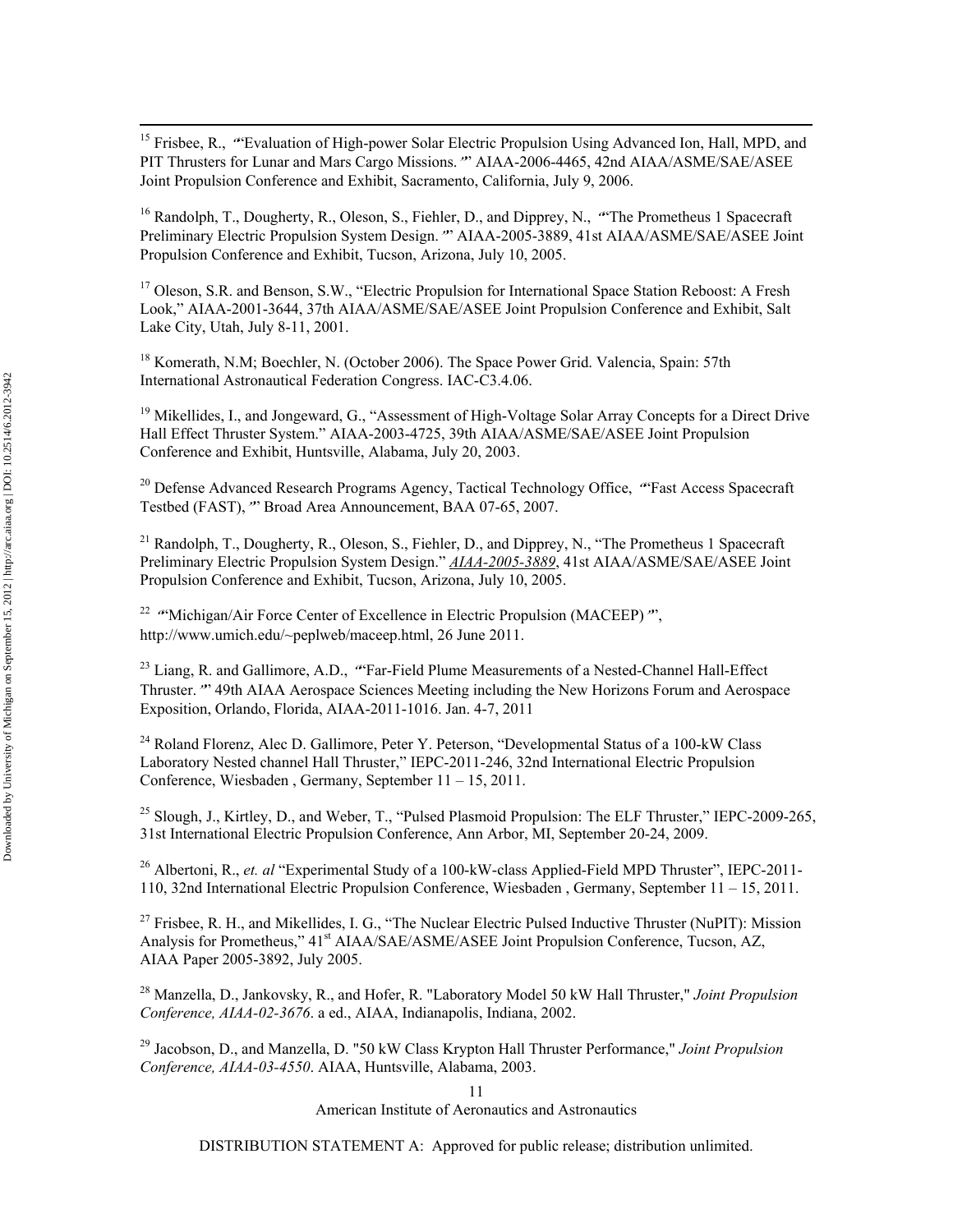<sup>30</sup> Manzella, D., and Jacobson, D. "Investigation of Low-Voltage/High-Thrust Hall Thruster Operation," *Joint Propulsion Conference, AIAA-03-5004*. AIAA, Huntsville, Alabama, 2003.

31 Manzella, D., Oh, D., and Aadland, R. "Hall Thruster Technology for NASA Science Missions," *Joint Propulsion Conference, AIAA-05-3675*. AIAA, Tucson, Arizona, 2005.

32 Manzella, D. "Low Cost Electric Propulsion Thruster for Deep Space Robotic Missions," *NASA Science Technology Conference*. Adelphi, Maryland, 2007.

<sup>33</sup> Peterson, P., Jacobson, D., Manzella, D., and John, J. W. "The Performance and Wear Characterization of a High-power High-Isp NASA Hall Thruster," *Joint Propulsion Conference, AIAA-05-4243*. AIAA, Tucson, Arizona, 2005.

<sup>34</sup> Peterson, P., Manzella, D., Kamhawi, H., and Jacobson, D. "Hall Thruster Technology for NASA Science Missions: HiVHAC Status Update," *Joint Propulsion Conference, AIAA-07-5236*. AIAA, Cincinnati, Ohio, 2007.

<sup>35</sup> de Grys, K., Mathers, A., Welander, B., and Khayms, V. "Demonstration of 10,400 Hours of Operations on a 4.5 kW Qualification Model Hall Thruster," *Joint Propulsion Conference, AIAA-10-6698*. Nashville, Tennessee 2010.

<sup>36</sup> Mikellides, I., Katz, I., Hofer, R., Goebel, D., de Grys, K., and Mathers, A. "Magnetic Shielding of the Acceleration Channel Walls in a Long-Life Hall Thruster," *Joint Propulsion Conference, AIAA-10-6942*. Nashville, Tennessee 2010.

<sup>37</sup> Hofer, R. R., and Randolph, T.M., "Mass and Cost Model for Selecting Thruster Size in Electric Propulsion Systems."" AIAA Paper 2011-5518, July, 2011.

<sup>38</sup> Liang, R., and Gallimore, A.D., "Near-Field and Internal Measurements of a Nested-Channel Hall-Effect Thruster ", IEPC-2011-049, 32nd International Electric Propulsion Conference, Wiesbaden , Germany, September  $11 - 15$ , 2011.

 $39H$ ofer, R., "High-Specific Impulse Operation of the BPT-4000 Hall Thruster for NASA Science Missions." *AIAA-2010-6623*, 46th AIAA/ASME/SAE/ASEE Joint Propulsion Conference and Exhibit, Nashville, TN, July 25, 2010.

<sup>40</sup> Dan M. Goebel, James E. Polk and Emily Chu, "High Current Lanthanum Hexaboride Hollow Cathode for High Power Hall Thrusters," IEPC-2011-053, 32nd International Electric Propulsion Conference, Wiesbaden , Germany, September 11 – 15, 2011.

<sup>41</sup> "PEPL Facilities," [http://pepl.engin.umich.edu/facilities.html. April 2011](http://pepl.engin.umich.edu/facilities.html.%20April%202011).

42 "HPEPL Facilities," [http://soliton.ae.gatech.edu/people/mwalker/facilities.html#VTF2,](http://soliton.ae.gatech.edu/people/mwalker/facilities.html#VTF2) April 2011

<sup>43</sup> R18 "Electric Propulsion Laboratory-Facility Overview," h[ttp://facilities.grc.nasa.gov/epl/,](http://facilities.grc.nasa.gov/epl/) April 2011

44 "Space Simulation Facilities-Plum brook station," [http://facilities.grc.nasa.gov/capabilities/spacesim\\_pb.html,](http://facilities.grc.nasa.gov/capabilities/spacesim_pb.html) April 2011

45 "12V Space Chamber," [http://www.arnold.af.mil/library/factsheets/factsheet.asp?id=12980,](http://www.arnold.af.mil/library/factsheets/factsheet.asp?id=12980) April 2011

12 American Institute of Aeronautics and Astronautics

DISTRIBUTION STATEMENT A: Approved for public release; distribution unlimited.

 $\overline{a}$